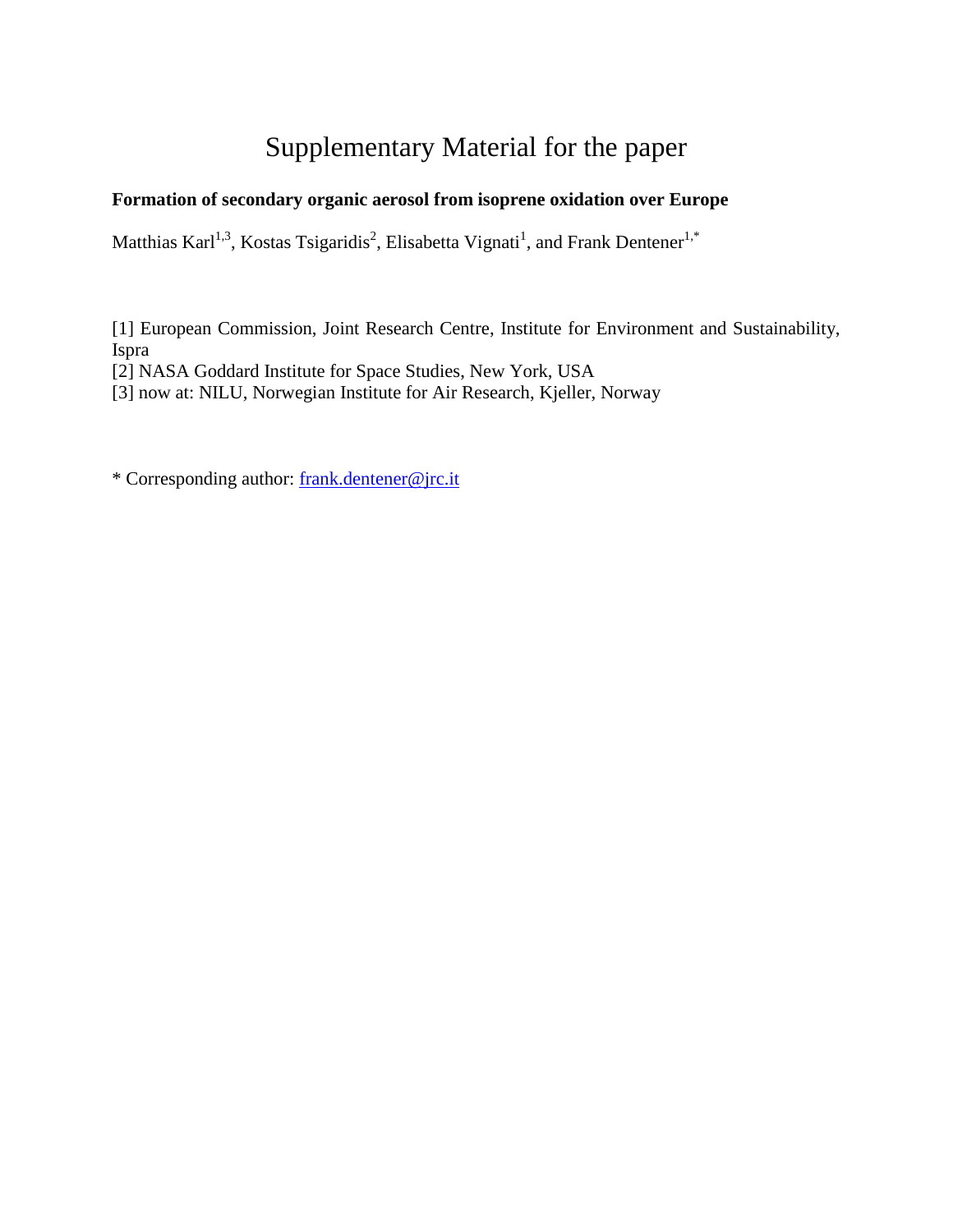|                 |                  | <b>MAM</b> |           | <b>JJA</b> |           | SON  |           | <b>DJF</b> |      |
|-----------------|------------------|------------|-----------|------------|-----------|------|-----------|------------|------|
| <b>Station</b>  | ID               | M/O        | SOA/      | M/O        | SOA/      | M/O  | SOA/      | M/O        | SOA/ |
|                 |                  |            | <b>OM</b> |            | <b>OM</b> |      | <b>OM</b> |            | OM   |
| Illmitz         | AT <sub>02</sub> | 0.62       | 0.32      | 0.91       | 0.61      | 0.73 | 0.27      | 0.28       | 0.18 |
| Ghent           | BE <sub>05</sub> | 0.47       | 0.33      | 0.48       | 0.53      | 0.41 | 0.32      | 0.33       | 0.23 |
| Kosetice        | CZ03             | 0.39       | 0.46      | 0.52       | 0.60      | 0.49 | 0.36      | 0.33       | 0.24 |
| Langenbru       | DE <sub>02</sub> | 0.35       | 0.40      | 0.55       | 0.66      | 0.44 | 0.42      | 0.23       | 0.27 |
| Virolahti       | <b>FI17</b>      | 0.52       | 0.35      | 0.28       | 0.60      | 0.21 | 0.34      | 0.41       | 0.42 |
| Penicuik        | GB46             | 0.41       | 0.48      | 0.68       | 0.68      | 0.40 | 0.50      | 0.29       | 0.31 |
| Mace Head       | IE31             | 0.31       | 0.43      | 0.23       | 0.42      | 0.39 | 0.52      | 0.21       | 0.25 |
| S.P.C.          | IT <sub>08</sub> | 0.41       | 0.57      | 0.80       | 0.79      | 0.28 | 0.52      | 0.20       | 0.26 |
| Kollumerw       | <b>NL09</b>      | 0.40       | 0.37      | 0.55       | 0.63      | 0.43 | 0.37      | 0.35       | 0.27 |
| <b>Braganca</b> | PT <sub>01</sub> | 0.25       | 0.66      | 0.37       | 0.63      | 0.20 | 0.51      | 0.05       | 0.55 |
| Aspvreten       | <b>SE12</b>      | 0.82       | 0.21      | 0.35       | 0.54      | 0.49 | 0.27      | 0.44       | 0.26 |
| Stara Lesna     | <b>SK04</b>      | 0.31       | 0.50      | 0.30       | 0.61      | 0.19 | 0.40      | 0.16       | 0.29 |
| Ispra           | IT <sub>04</sub> | 0.32       | 0.47      | 1.03       | 0.77      | 0.30 | 0.43      | 0.15       | 0.24 |
| Average         |                  | 0.43       | 0.43      | 0.54       | 0.62      | 0.38 | 0.40      | 0.26       | 0.29 |
| <b>STDEV</b>    |                  | 0.15       | 0.12      | 0.25       | 0.10      | 0.15 | 0.09      | 0.11       | 0.10 |

**Table S1:** Seasonal comparison of modelled versus observed particulate organic matter (OM) and modelled ratios of SOA/OM for the EMEP campaign 2002/2003. Model results from the base simulation S1. Ratio modelled to observed OM (M/O).

**Table S2:** Seasonal comparison of modelled versus observed particulate organic matter (OM) and modelled ratios of SOA/OM for the EMEP campaign 2002/2003. Model results from the base simulation S2. Ratio modelled to observed OM (M/O).

|                 |                  | <b>MAM</b> |           | <b>JJA</b> |           | SON  |           | <b>DJF</b> |      |
|-----------------|------------------|------------|-----------|------------|-----------|------|-----------|------------|------|
| <b>Station</b>  | ID               | M/O        | SOA/      | M/O        | SOA/      | M/O  | SOA/      | M/O        | SOA/ |
|                 |                  |            | <b>OM</b> |            | <b>OM</b> |      | <b>OM</b> |            | OM   |
| Illmitz         | AT <sub>02</sub> | 0.59       | 0.29      | 0.85       | 0.59      | 0.74 | 0.28      | 0.26       | 0.09 |
| Ghent           | <b>BE05</b>      | 0.43       | 0.28      | 0.44       | 0.51      | 0.40 | 0.31      | 0.30       | 0.15 |
| Kosetice        | CZ03             | 0.31       | 0.53      | 0.51       | 0.60      | 0.52 | 0.40      | 0.29       | 0.12 |
| Langenbru       | DE <sub>02</sub> | 0.34       | 0.38      | 0.54       | 0.65      | 0.46 | 0.44      | 0.20       | 0.16 |
| Virolahti       | <b>FI17</b>      | 0.45       | 0.26      | 0.29       | 0.61      | 0.21 | 0.34      | 0.28       | 0.15 |
| Penicuik        | GB46             | 0.40       | 0.48      | 0.66       | 0.67      | 0.44 | 0.54      | 0.28       | 0.29 |
| Mace Head       | IE31             | 0.33       | 0.49      | 0.26       | 0.54      | 0.47 | 0.61      | 0.22       | 0.28 |
| S.P.C.          | IT <sub>08</sub> | 0.38       | 0.55      | 0.73       | 0.78      | 0.28 | 0.53      | 0.18       | 0.21 |
| Kollumerw       | <b>NL09</b>      | 0.38       | 0.35      | 0.54       | 0.63      | 0.45 | 0.40      | 0.32       | 0.21 |
| <b>Braganca</b> | PT <sub>01</sub> | 0.23       | 0.68      | 0.37       | 0.64      | 0.21 | 0.54      | 0.06       | 0.56 |
| Aspvreten       | <b>SE12</b>      | 0.48       | 0.23      | 0.36       | 0.55      | 0.48 | 0.27      | 0.36       | 0.12 |
| Stara Lesna     | <b>SK04</b>      | 0.29       | 0.48      | 0.31       | 0.63      | 0.21 | 0.47      | 0.14       | 0.15 |
| Ispra           | IT <sub>04</sub> | 0.29       | 0.44      | 0.98       | 0.76      | 0.29 | 0.42      | 0.13       | 0.15 |
| Average         |                  | 0.38       | 0.42      | 0.53       | 0.63      | 0.40 | 0.43      | 0.23       | 0.20 |
| <b>STDEV</b>    |                  | 0.10       | 0.13      | 0.22       | 0.08      | 0.15 | 0.11      | 0.09       | 0.12 |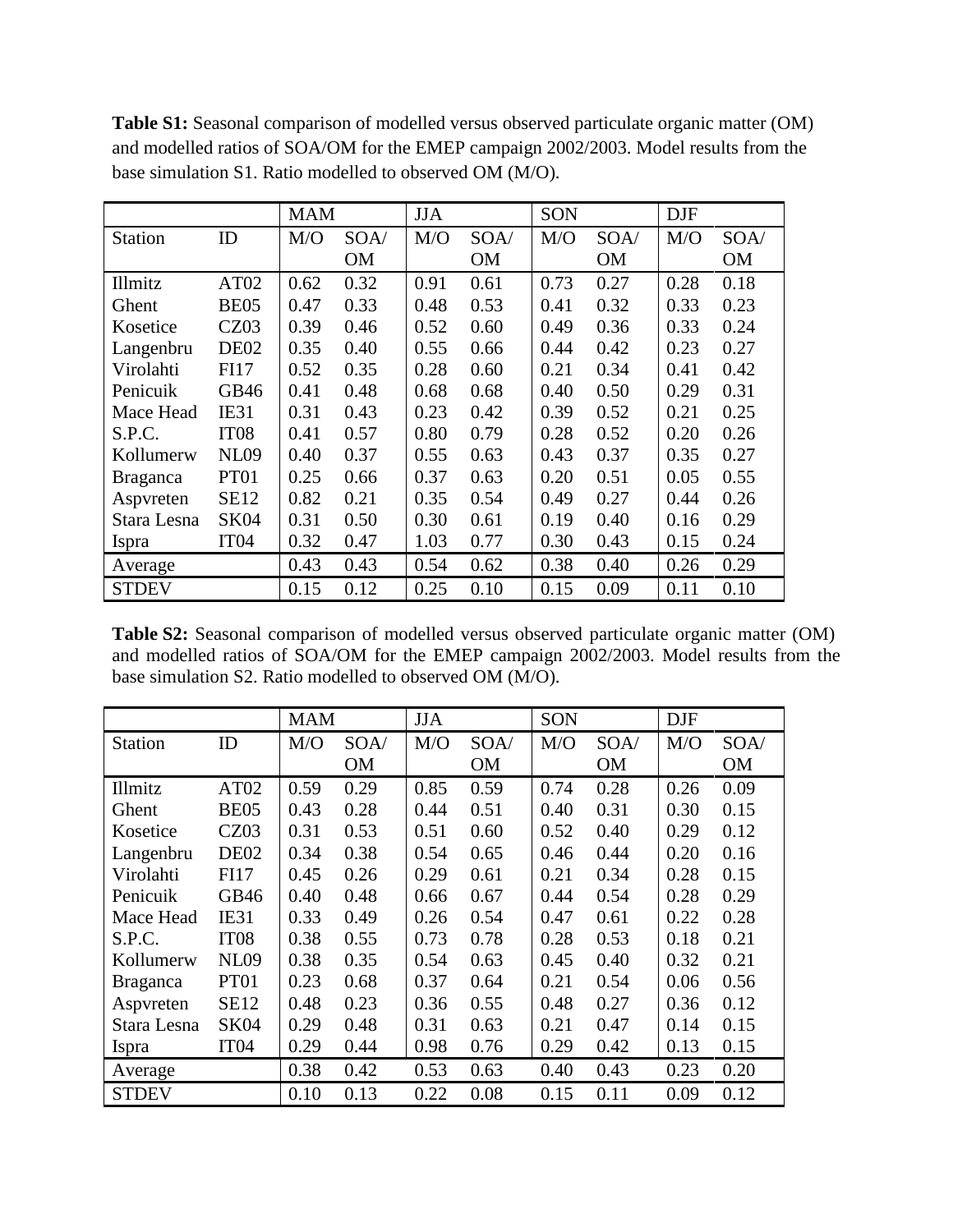|                 |                  | <b>MAM</b> |           | <b>JJA</b> |           | SON  |           | <b>DJF</b> |           |
|-----------------|------------------|------------|-----------|------------|-----------|------|-----------|------------|-----------|
| <b>Station</b>  | ID               | M/O        | SOA/      | M/O        | SOA/      | M/O  | SOA/      | M/O        | SOA/      |
|                 |                  |            | <b>OM</b> |            | <b>OM</b> |      | <b>OM</b> |            | <b>OM</b> |
| Illmitz         | AT <sub>02</sub> | 0.55       | 0.23      | 0.73       | 0.52      | 0.69 | 0.24      | 0.26       | 0.10      |
| Ghent           | <b>BE05</b>      | 0.41       | 0.26      | 0.39       | 0.45      | 0.38 | 0.27      | 0.30       | 0.16      |
| Kosetice        | CZ03             | 0.33       | 0.36      | 0.41       | 0.49      | 0.45 | 0.32      | 0.30       | 0.14      |
| Langenbru       | DE <sub>02</sub> | 0.32       | 0.32      | 0.44       | 0.57      | 0.41 | 0.37      | 0.20       | 0.16      |
| Virolahti       | <b>FI17</b>      | 0.43       | 0.22      | 0.24       | 0.53      | 0.20 | 0.30      | 0.29       | 0.19      |
| Penicuik        | GB46             | 0.35       | 0.40      | 0.56       | 0.62      | 0.36 | 0.45      | 0.26       | 0.25      |
| Mace Head       | IE31             | 0.27       | 0.38      | 0.20       | 0.40      | 0.36 | 0.49      | 0.19       | 0.22      |
| S.P.C.          | IT <sub>08</sub> | 0.33       | 0.48      | 0.58       | 0.72      | 0.25 | 0.47      | 0.18       | 0.20      |
| Kollumerw       | <b>NL09</b>      | 0.35       | 0.30      | 0.44       | 0.54      | 0.40 | 0.33      | 0.32       | 0.19      |
| <b>Braganca</b> | PT01             | 0.19       | 0.63      | 0.29       | 0.54      | 0.18 | 0.47      | 0.05       | 0.50      |
| Aspvreten       | <b>SE12</b>      | 0.47       | 0.20      | 0.29       | 0.45      | 0.46 | 0.23      | 0.37       | 0.13      |
| Stara Lesna     | <b>SK04</b>      | 0.24       | 0.38      | 0.23       | 0.50      | 0.17 | 0.36      | 0.14       | 0.16      |
| Ispra           | IT <sub>04</sub> | 0.26       | 0.37      | 0.78       | 0.70      | 0.27 | 0.39      | 0.13       | 0.17      |
| Average         |                  | 0.35       | 0.35      | 0.43       | 0.54      | 0.35 | 0.36      | 0.23       | 0.20      |
| <b>STDEV</b>    |                  | 0.10       | 0.12      | 0.19       | 0.09      | 0.14 | 0.09      | 0.09       | 0.10      |

**Table S3:** Seasonal comparison of modelled versus observed particulate organic matter (OM) and modelled ratios of SOA/OM for the EMEP campaign 2002/2003. Model results from the base simulation S3. Ratio modelled to observed OM (M/O).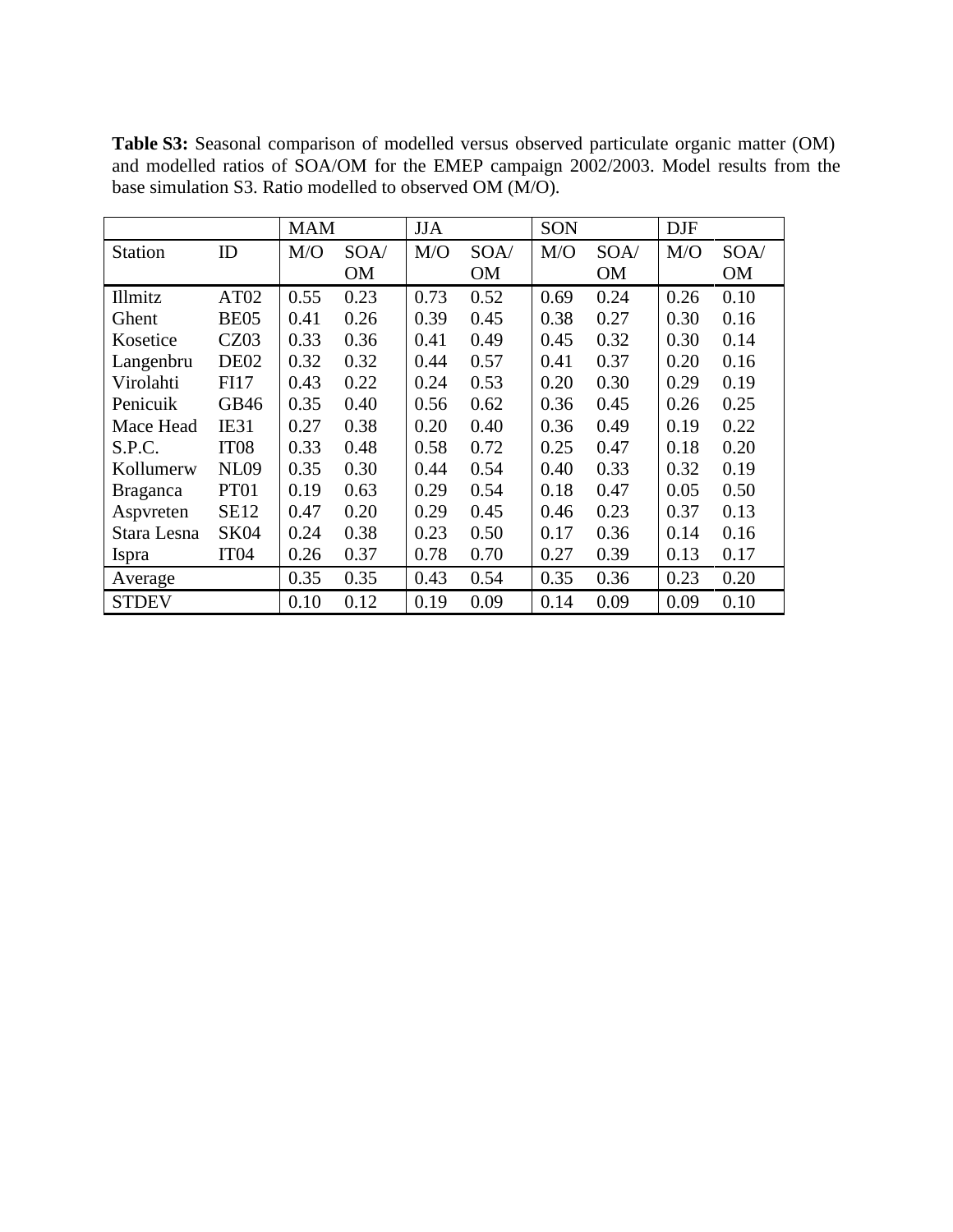

**Figure S1:** Relative differences of surface SOA between sensitivity cases and the reference simulation S1 over Europe for JJA 2002: a) S1.3b applying  $\Delta H_{vap}$ =72.7 kJ mol<sup>-1</sup> for the temperature dependence of  $K$  for isoprene oxidation products, b) S1.4a, with wet removal of isoprene gas phase oxidation products,  $H=10^5$  Matm<sup>-1</sup>, c) S1.6 applying irreversible sticking, d) S2.1, as S2 but without condensation on ammonium and sulphate aerosols, e) S3, as S1 but without SOA production from isoprene oxidation. Changes are only plotted for areas where SOA surface concentrations are above  $0.25 \mu g m^{-3}$ . Thus white colours either indicate low concentrations or small changes.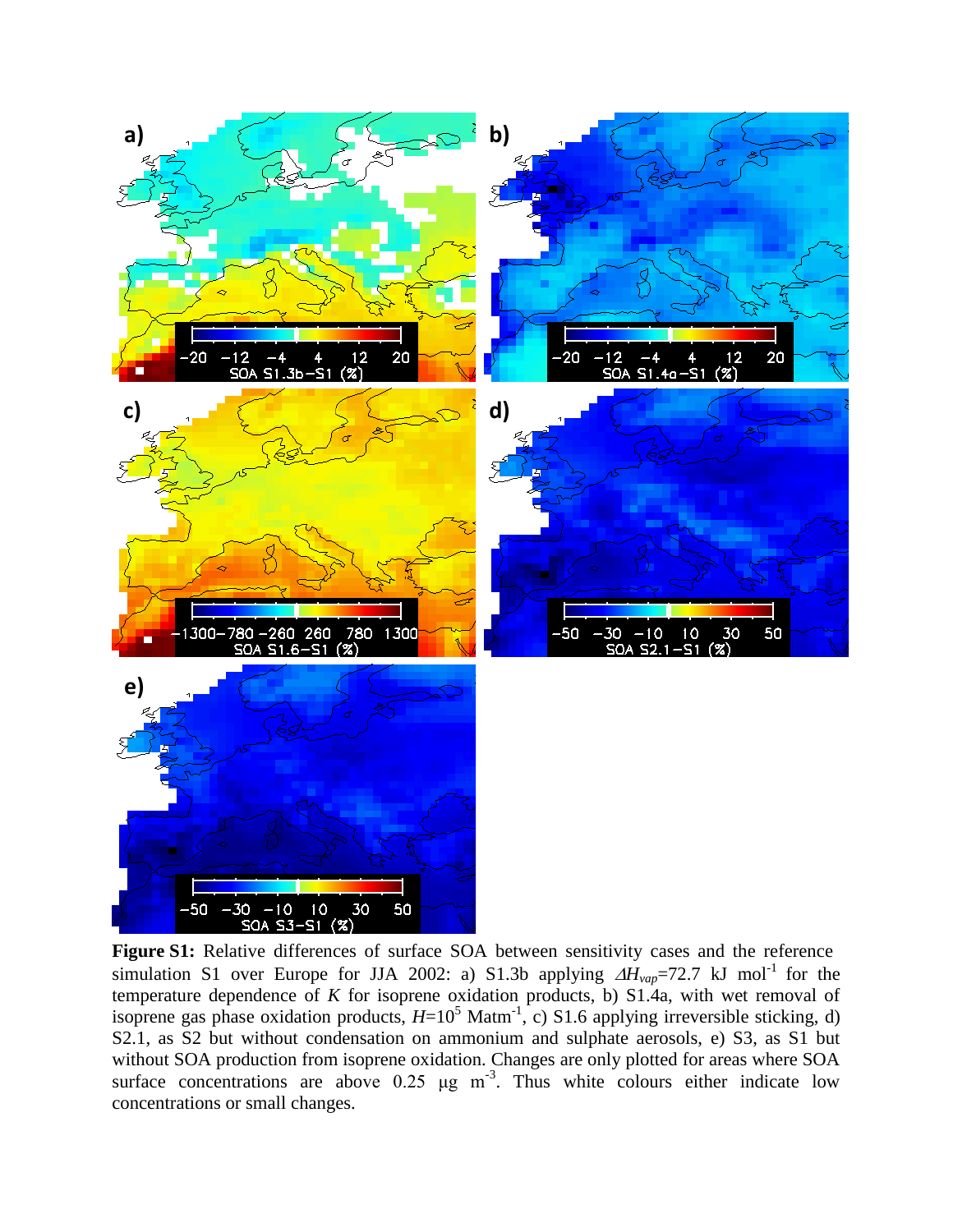

**Figure S2:** European distributions of surface concentration of primary carbonaceous aerosol (BC + POC) for base simulation S1, July 2002.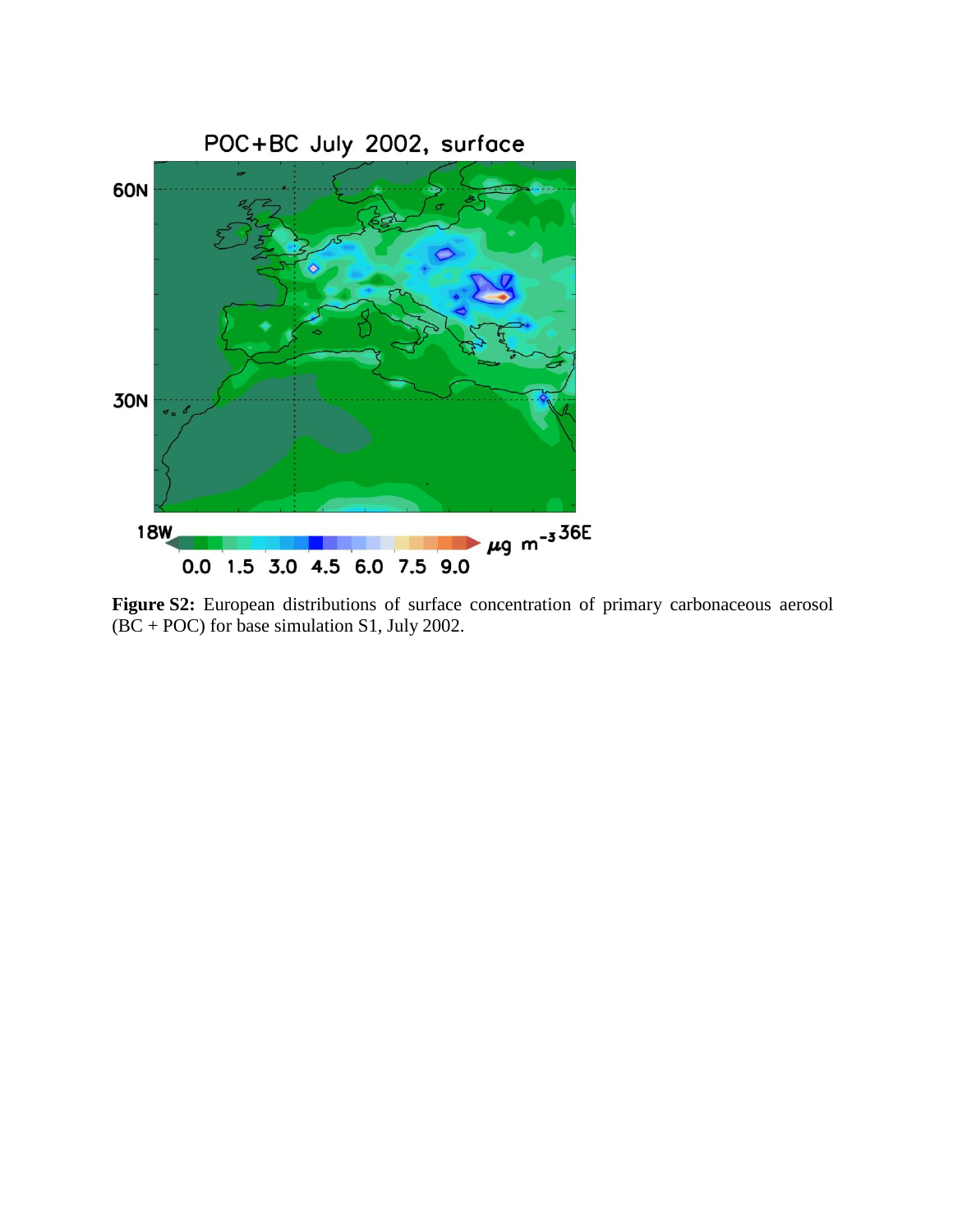

**Figure S3:** Continued.